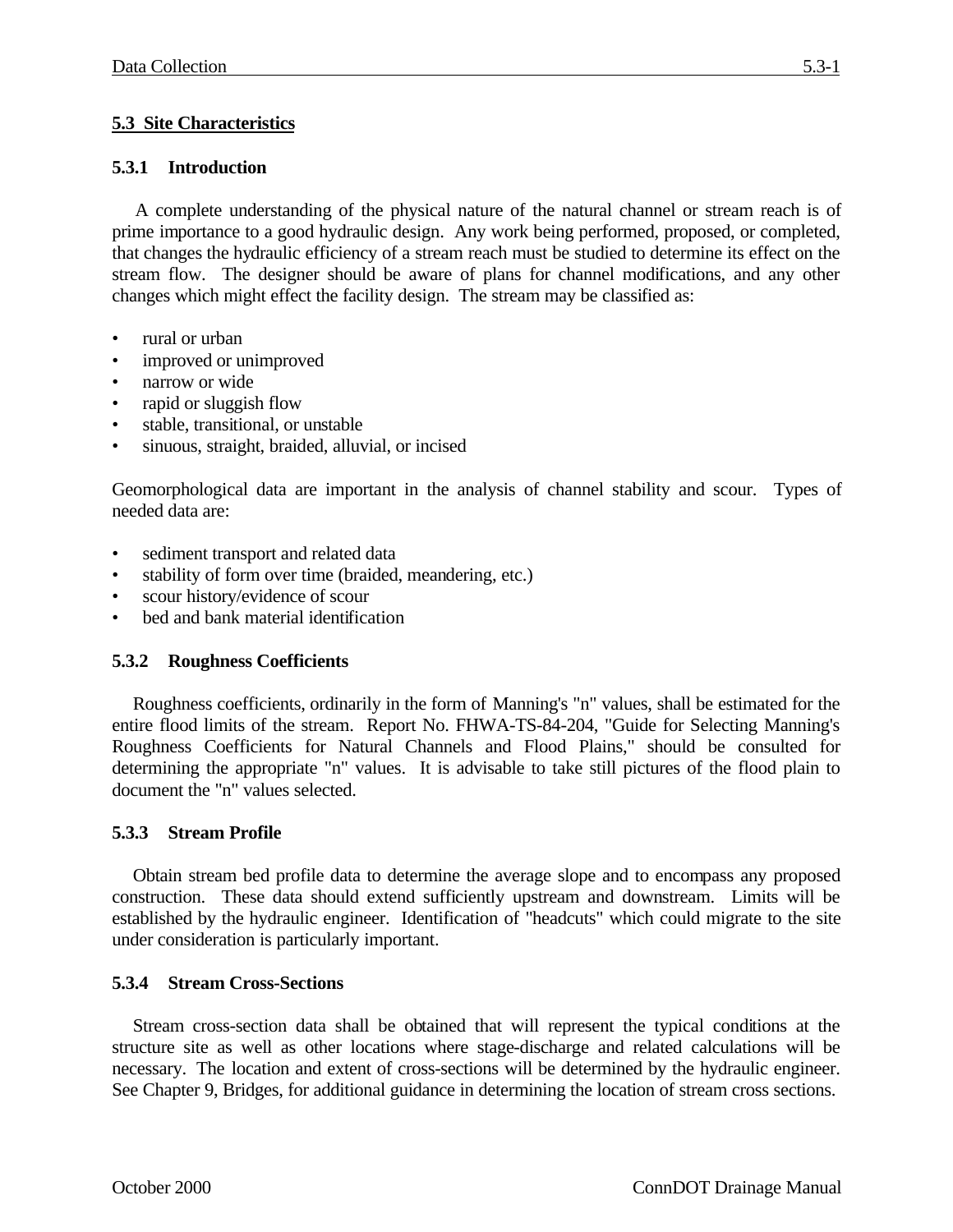### **5.3.5 Existing Structures**

Secure the location, size, description, condition, observed flood stages, and channel section relative to existing structures on the stream reach and near the site in order to determine their capacity and effect on the stream flow. Investigate structures, downstream or upstream within the area of influence, which may cause backwater or retard stream flow. Note the manner in which existing structures have been functioning with regard to such things as scour, overtopping, debris and ice passage, fish passage, etc. For bridges, include span lengths, type of piers, and substructure orientation which usually can be obtained from existing structure plans. Other necessary culvert data includes size, inlet and outlet geometry, slope, end treatment, culvert material, and flow line profile. Photographs and highwater profiles or marks of flood events at the structure and past flood scour data can be valuable in assessing the hydraulic performance of the existing facility.

#### **5.3.6 Acceptable Flood Levels**

Improvements, property use, and other developments adjacent to the proposed site both upstream and downstream may determine acceptable flood levels. Note incipient inundation elevations of these improvements or fixtures. In the absence of upstream development, acceptable flood levels may be based on freeboard requirements to the highway itself. In these instances, the presence of downstream development becomes particularly important as it relates to potential overflow points along the road grade.

#### **5.3.7 Flood History**

The history of past floods is a valuable tool for sizing structures. Historical flood data is also utilized in the development of flood hazard evaluation studies. Information may be obtained from newspaper accounts, local residents, flood marks or other positive evidence of the height of historical floods. Evaluate changes in channel and watershed conditions since the occurrence of the flood in relating historical floods to present conditions. (See Chapter  $6 -$  Appendix E – Major Flood Events in Connecticut since 1927).

Recorded flood data may be available from agencies such as U.S. Army Corps of Engineers, U.S.G.S., ConnDEP, NRCS, and ConnDOT.

#### **5.3.8 Debris and Ice**

Investigate the potential quantity and size of debris, ice, etc. available for transport by a stream during flood events. The effect of backwater from debris and ice jams on recorded flood heights should be considered when using stream flow records.

#### **5.3.9 Scour Potential**

Scour potential is an important consideration relative to the stability of the structure over time. Scour potential is a function of a combination of the stability of the natural materials at the facility site, tractive shear force exerted by the stream, sediment transport characteristics of the stream and relative floodplain/channel conveyance characteristics. Data on natural materials may be obtained from the Department or by tests at the site.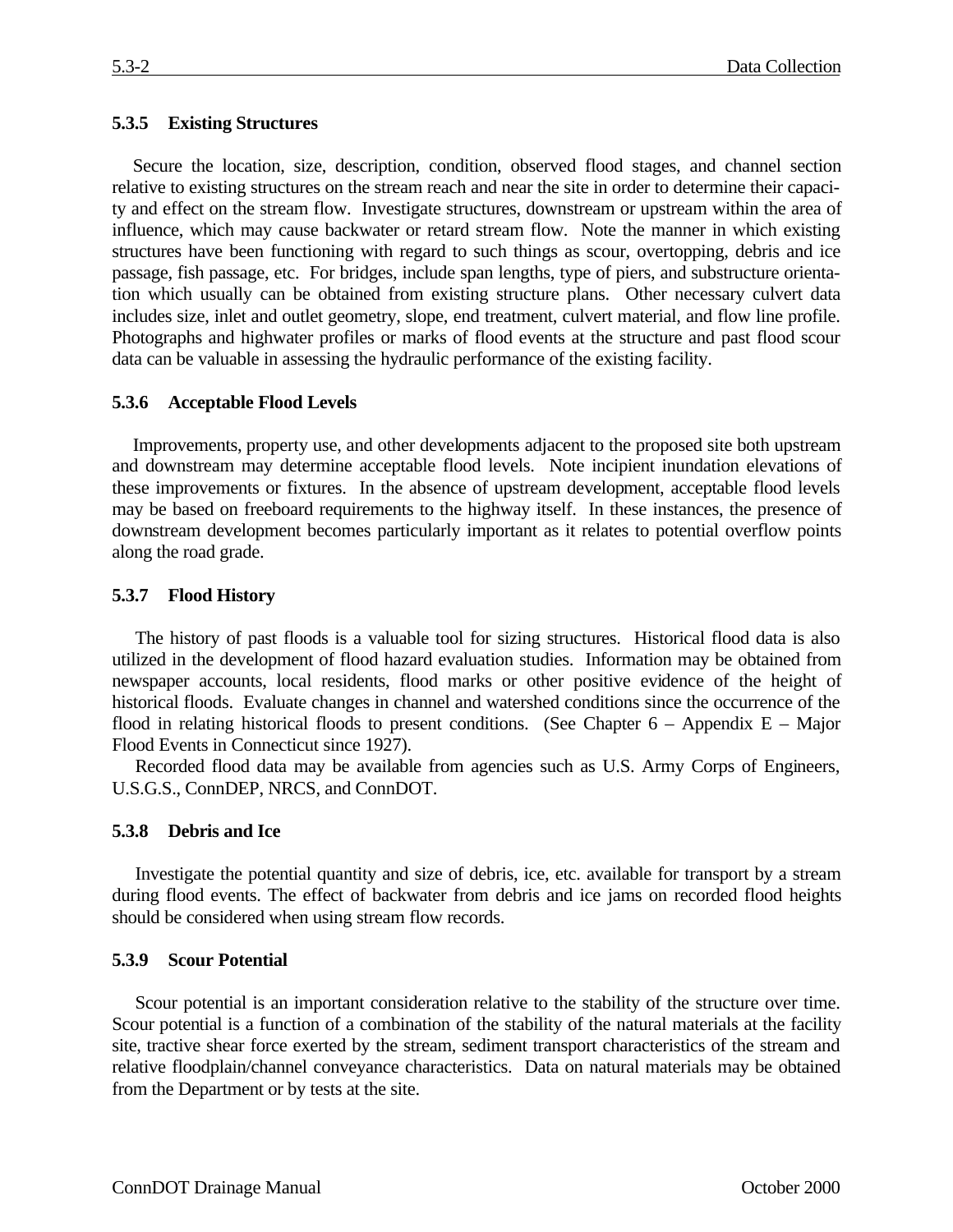Collect enough bed and bank material samples for classifying channel type, stability and gradations. A geotechnical study will be required to determine the substrata if scour studies are needed. Also, these data are needed to determine the presence of bed forms so that a reliable Manning's "n" and bed form scour can be estimated.

#### **5.3.10 Controls Affecting Design**

Many controls will affect the final design of drainage structures. These include allowable headwater level, allowable flood level, allowable velocities, and resulting scour and other site specific considerations. Data and information related to such controls can be obtained from Federal, State and local regulatory agencies, and site investigations to determine what natural or man-made controls should be considered in the design. In addition, there may be downstream and upstream controls which should be documented.

### **5.3.11 Downstream Control**

Any ponds or reservoirs, along with their spillway elevations and design levels of operation, shall be noted. Also, channel constrictions or points of abrupt grade changes should be identified. Their effect on backwater and/or streambed aggradation may directly influence the proposed structure. Also, any downstream confluence of two or more streams shall be studied to determine the effects of backwater or streambed change resulting from that confluence.

### **5.3.12 Upstream Control**

Upstream control of runoff in the watershed shall be noted. Conservation and/or flood control reservoirs in the watershed may effectively reduce peak discharges at the site and may also retain some of the watershed runoff. Obtain capacities and operation designs for these features. The NRCS, Corps of Engineers, Bureau of Reclamation, consulting engineers and other reservoir sponsors often have complete reports concerning the operation and design of proposed or existing conservation and/or flood control reservoirs.

The redirection of flood waters can significantly affect the hydraulic performance of a site. Some actions that redirect flows are debris jams, mud flows and highways or railroads.

#### **5.3.13 Survey Requirements**

Complete and accurate survey information is necessary to develop a design that will best serve the requirements of a site. The amount of survey data gathered shall be commensurate with the importance of the proposed structure and the expected flood hazard.

At many sites photogrammetry is an excellent method of securing the topographical components of drainage surveys. Planimetric and topographic data covering a wide area are available in many locations. A supplemental field survey may be required to provide data in areas obscured on the aerial photos (underwater, under trees, etc.).

Data collection shall be as complete as possible during the initial survey in order to avoid repeat visits. Thus, data needs must be identified and tailored to satisfy the requirements of the specific location and size of the project early in the project design phase. Coordination between the project engineer and surveyor before the initial field work is begun will help insure the acquisition of sufficient, but not excessive survey data.